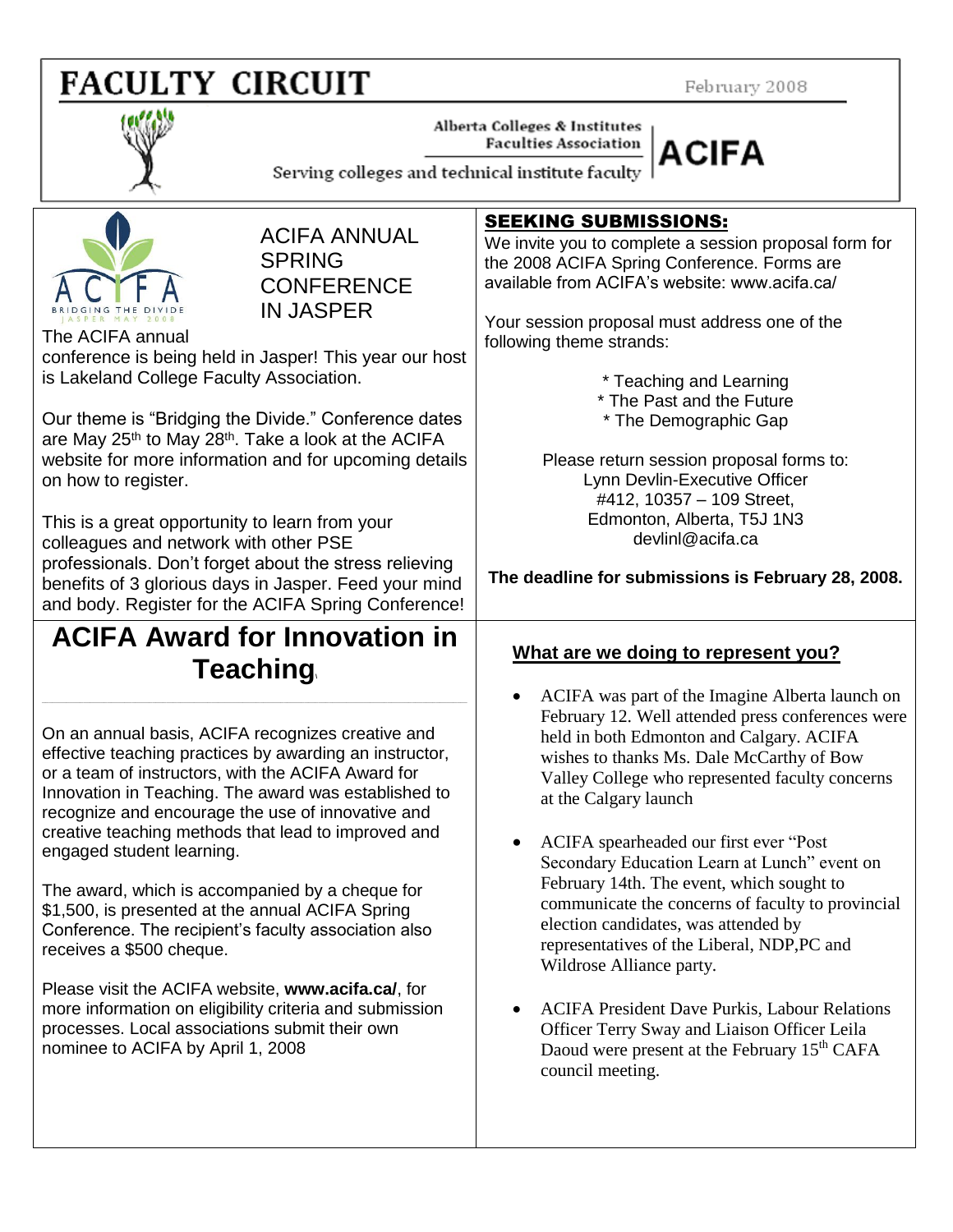

**Alberta Colleges & Institutes Faculties Association** 



Serving colleges and technical institute faculty  $\,|\,$ 

## **FACULTY CIRCUIT ELECTION SPECIAL!**

**The Details:**

 $\overline{a}$ 

#### **Election Day: March 3rd , 2008 Polls open from 9:00 AM to 8:00 PM**

**Not sure where to vote?** 

www.elections.ab.ca/elect2008/wtWhereDoIVote.cfm

**Not already a registered voter? Just moved?**

https://www.voterlink.ab.ca

If you cannot vote on March 3rd you may vote at an advanced poll

| <b>ADVANCED POLLS</b> |                    |  |  |  |  |
|-----------------------|--------------------|--|--|--|--|
| Thursday, February 28 | 9:00 AM to 8:00 PM |  |  |  |  |
| Friday, February 29   | 9:00 AM to 8:00 PM |  |  |  |  |
| Saturday, March 1     | 9:00 AM to 8:00 PM |  |  |  |  |

For more information about candidates and party platforms please visit the following websites: *In alphabetical order*

GREEN PARTY OF ALBERTA WWW.albertagreens.ca/ ALBERTA LIBERAL PARTY www.albertaliberal.com/ ALBERTA NDP PARTY www.albertandp.ca/ ALBERTA PROGRESSIVE CONCERVATIVE PARTY www.albertapc.ab.ca/ ALBERTA SOCIAL CREDIT PARTY www.socialcredit.com/ WILDROSE ALLIANCE PARTY http://wildrosealliance.ca

ACIFA has partnered with several groups and organizations including CAFA, ACTISEC, and CAUS in order to design our PSE election message. Throughout the election campaign you will see and hear TV and radio ads, billboards and brochures. On the website, you will also find party responses to our PSE questions.

For more information on the IMAGINE ALBERTA campaign visit

**www.imaginealberta.ca**

**to view our television message go to http://www.imaginealberta.ca/issues**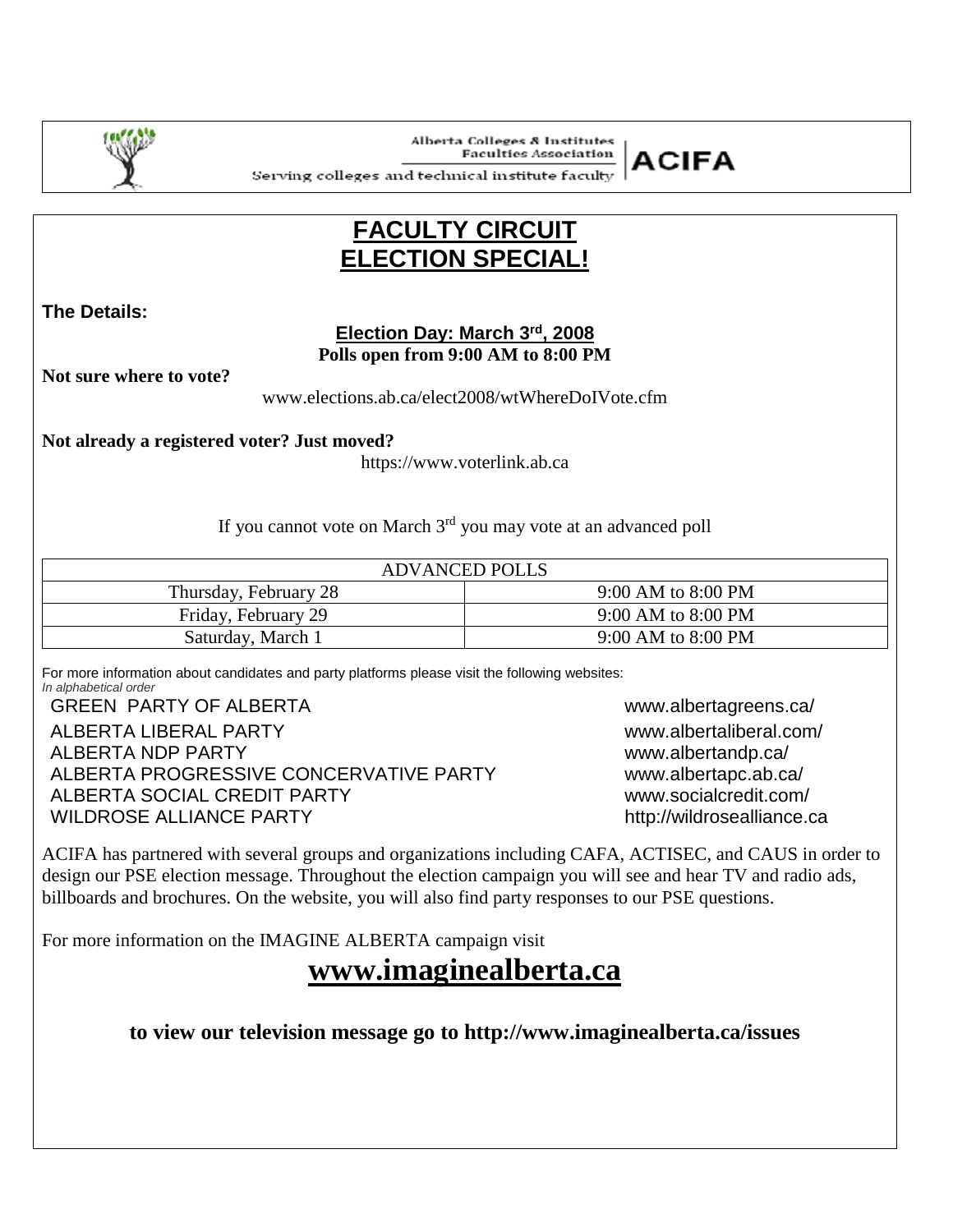|                                                                                                                                                                                                                                                                                                                                              | Serving colleges and technical institute faculty                                       | Alberta Colleges & Institutes<br><b>Faculties Association</b> |                                                                                                                                  | ACIFA                                                                                                                |  |                                          |  |
|----------------------------------------------------------------------------------------------------------------------------------------------------------------------------------------------------------------------------------------------------------------------------------------------------------------------------------------------|----------------------------------------------------------------------------------------|---------------------------------------------------------------|----------------------------------------------------------------------------------------------------------------------------------|----------------------------------------------------------------------------------------------------------------------|--|------------------------------------------|--|
| ER MAY                                                                                                                                                                                                                                                                                                                                       |                                                                                        |                                                               | <b>CONFERENCE REGISTRATION FORM</b><br><b>2008 Annual Spring Conference</b><br>* Mountain Park Lodges Jasper*<br>May 25-28, 2008 |                                                                                                                      |  |                                          |  |
| Name:                                                                                                                                                                                                                                                                                                                                        |                                                                                        |                                                               |                                                                                                                                  | <u> 1980 - Johann Barn, mars ann an t-Amhain Aonaich an t-Aonaich an t-Aonaich ann an t-Aonaich ann an t-Aonaich</u> |  |                                          |  |
| Phone:                                                                                                                                                                                                                                                                                                                                       | <b>Fax:</b><br>[Please note that ACIFA welcomes non-members to its Annual Conference.] |                                                               |                                                                                                                                  |                                                                                                                      |  | <u> 1989 - Johann Barbara, martxa al</u> |  |
| any time.<br>$\triangleright$ Early Bird Registration Draw:<br>All paid registrations received by April 15, 2008, will be eligible for an early bird prize draw of \$250.00.<br><b>FEES</b><br><b>Full Registration includes</b><br>reception on Sunday, keynote and session registration,<br>Monday breakfast, lunch & banquet, and Tuesday |                                                                                        | $[non-members]$ \$435.00                                      | \$395.00                                                                                                                         |                                                                                                                      |  |                                          |  |
| breakfast, lunch & BBQ, and Wednesday breakfast.                                                                                                                                                                                                                                                                                             |                                                                                        |                                                               |                                                                                                                                  |                                                                                                                      |  |                                          |  |
| <u>Monday only registration</u><br>includes keynote, sessions, breakfast, lunch and banquet                                                                                                                                                                                                                                                  |                                                                                        |                                                               |                                                                                                                                  | \$195.00                                                                                                             |  |                                          |  |
| <b>Extra tickets</b> for your guest(s)                                                                                                                                                                                                                                                                                                       |                                                                                        |                                                               |                                                                                                                                  |                                                                                                                      |  |                                          |  |
| ➤<br>complete meal package(s) for your guest<br>(includes banquet ticket and BBQ ticket)                                                                                                                                                                                                                                                     |                                                                                        | Χ                                                             |                                                                                                                                  | $$195.00 =$                                                                                                          |  |                                          |  |
| Monday banquet ticket(s) only, for your guest(s)<br>➤<br>Tuesday BBQ ticket(s) only, for your guest(s)<br>➤                                                                                                                                                                                                                                  |                                                                                        | X.<br>X                                                       |                                                                                                                                  | $$45.00 =$<br>$$45.00 =$                                                                                             |  |                                          |  |
|                                                                                                                                                                                                                                                                                                                                              | <b>TOTAL:</b>                                                                          |                                                               |                                                                                                                                  |                                                                                                                      |  |                                          |  |
| Special dietary requirements:                                                                                                                                                                                                                                                                                                                |                                                                                        |                                                               |                                                                                                                                  |                                                                                                                      |  |                                          |  |

Return completed form with payment [cheque payable to ACIFA] to: ACIFA #412, 10357-109 St., Edmonton, AB T5J 1N3. Phone: 780-423-4440 FAX: 780-423-4515

 **Delegates are responsible for their own accommodation arrangements: @ The Mountain Park Lodges Jasper. Find reservation info at www.acifa.ca**

 $\blacktriangleright$ Please indicate your t-shirt size: small\_\_\_\_\_\_medium\_\_\_\_\_\_large\_\_\_\_\_\_extra large\_

*please note*: only registrations in by May 1st will be guaranteed to receive a t-shirt